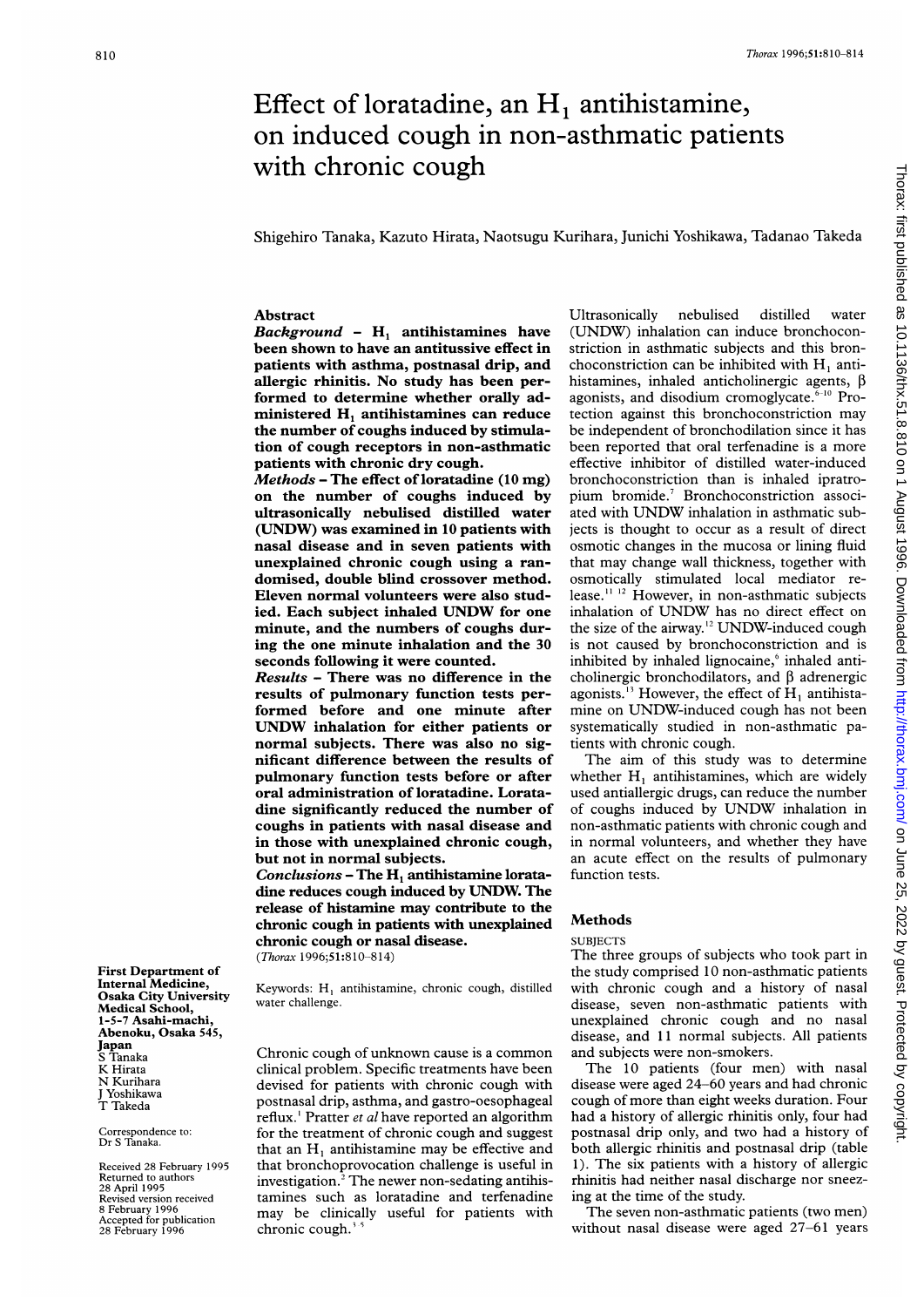Table 1 Characteristics of patients and normal subjects

|                                                 | Age     | Sex         | FEV, (1)<br>(% predicted) | Cough duration<br>(months) | Atopy     | Diagnosis  |
|-------------------------------------------------|---------|-------------|---------------------------|----------------------------|-----------|------------|
| Patients with nasal disease:                    |         |             |                           |                            |           |            |
| 1                                               | 49      | F           | 1.85(82)                  | 6                          |           | <b>PND</b> |
| 2                                               | 27      | F           | 1.82(77)                  | 6                          | +         | (AR)       |
| 3                                               | 51      | $\mathbf F$ | 1.93(78)                  | 4                          |           | <b>PND</b> |
| 4                                               | 60      | F           | 1.92(107)                 | 10                         | +         | PND, (AR)  |
| 5                                               | 29      | ${\bf F}$   | 2.44(84)                  | 2                          |           | <b>PND</b> |
| 6                                               | 44      | $\mathbf F$ | 2.54(100)                 | 2                          | +         | (AR)       |
| $\overline{7}$                                  | 26      | M           | 3.55(88)                  | 12                         | +         | (AR)       |
| 8                                               | 29      | M           | 4.10 (102)                | 3                          |           | <b>PND</b> |
| 9                                               | 24      | M           | 4.48 (106)                | 2                          | $\ddot{}$ | (AR)       |
| 10                                              | 44      | M           | 3.30(102)                 | $\overline{c}$             | +         | PND, (AR)  |
| Mean (SD)                                       | 38 (13) |             | 2.79(1.0)                 |                            |           |            |
| Patients with unexplained chronic cough:        |         |             |                           |                            |           |            |
| ı                                               | 51      | F           | 2.23(104)                 | 6                          |           |            |
| $\mathbf{2}$                                    | 29      | F           | 2.81(96)                  | 12                         |           |            |
| 3                                               | 33      | F           | 2.20(81)                  | 3                          |           |            |
| 4                                               | 61      | F           | 1.98(104)                 | 6                          |           |            |
| 5                                               | 54      | $\mathbf F$ | 2.84(138)                 | 3                          |           |            |
| 6                                               | 27      | M           | 4.24 (116)                | 36                         |           |            |
| 7                                               | 58      | M           | 2.92(103)                 | 12                         |           |            |
| Mean (SD)                                       | 45(15)  |             | 2.74(0.8)                 |                            |           |            |
| Normal subjects $(n=11; 23-38$ years; M:F, 6:5) |         |             |                           |                            |           |            |
| Mean (SD)                                       | 28(5.1) |             | 3.55(0.6)                 |                            |           |            |

 $\text{FEV}_1$  = forced expiratory volume in one second; + = at least one positive reaction to skin tests with a battery of 12 common<br>airborne antigens or specific IgE antibodies to common aeroallergens or both; – = negative; rhinitis.

and also had chronic cough of more than eight weeks duration (range 2-36 months) (table 1).

Each patient made three visits to our laboratory. Patient examination included a respiratory questionnaire, physical examination, pulmonary function tests, and methacholine challenge tests. All patients had normal chest and sinus radiographs and none had any history of oesophageal reflux. Six of the patients with nasal disease were atopic as evidenced by at least one positive reaction to skin tests in <sup>a</sup> battery of 12 common airborne antigens or specific IgE antibodies to aeroallergens, or both. None of the patients had <sup>a</sup> history of postviral infection, shortness of breath, wheezing at rest, or use of ACE inhibitors.

The 11 normal subjects (six men) were aged 23-38 years and made two visits to our laboratory (table 1). None had <sup>a</sup> history of airway infection during the four week period preceding the study and none had taken any medication, including  $H_1$  antihistamines, prior to the study.

Informed consent for participation in the study was obtained from each subject and the study was approved by the ethics committee of Osaka City University Hospital.

# UNDW INHALATION COUGH CHALLENGE

UNDW inhalation tests based on the method of Anderson *et*  $al<sup>14</sup>$  were used with some minor modifications. One minute UNDW inhalation was used because, in a previous study in which three minute UNDW inhalations were used with 30 minute intervals between inhalations, tachyphylaxis occurred in normal subjects.<sup>19</sup> The UNDW aerosol was inhaled from an ultrasonic nebuliser (Devilbiss Ultra Neb 99, The Devilbiss Co, Somerset, Pennsylvania, USA) through <sup>a</sup> mouthpiece connected to <sup>a</sup> two way valve (Igarashi's non-rebreathing valve, Igarashi Medical Co, Japan) with tubing <sup>70</sup> cm in length and <sup>22</sup> mm in internal diameter. The UNDW inhalation challenge was performed during tidal breathing over one minute with the subject wearing a noseclip. The mean output of the nebuliser without a two way valve was 15 1/min and particle diameter ranged from  $0.5 \mu m$  to  $5 \mu m$ . The mean (SD) output of the nebuliser with a two way valve during tidal breathing was 10 (0.7) 1/min as measured with a Wright respirometer (Haloscale Compact, Ferraris Development and Engineering Co, UK) in seven normal volunteers after completion of their second day of the study. The mean (SD) amount of inhaled distilled water for the seven normal volunteers was 2.5 (0.3) ml. The number of coughs during the one minute UNDW inhalation and the 30 seconds immediately afterwards was counted by an observer who had been instructed only to count and record into a tape recorder. No further coughs were counted after this time. Coughs were defined as plosive events which occurred in singles or in runs. Each plosive event was counted individually and episodes of throat clearing were not counted. Pulmonary function tests (forced vital capacity (FVC), forced expiratory volume in one second  $(FEV_1)$ , and maximum expiratory flow at 25% vital capacity  $(V_{25})$ ) were performed every two minutes before and after UNDW inhalation with <sup>a</sup> Chestac-25 F System (Chest Co Ltd, Tokyo, Japan).

# METHACHOLINE CHALLENGE

The methacholine provocation challenge test was performed three or five days before UNDW inhalation using the method described by Makino et al.<sup>16</sup> In brief, aerosols were generated with a nebuliser at an air flow rate of 5 1/min. At five minute intervals each subject inhaled the aerosol for two minutes during quiet breathing through the mouth. An isotonic 0.9% saline solution was inhaled first, followed by methacholine in concentrations ranging from 20 to 10 000  $\mu$ g/ml in doubling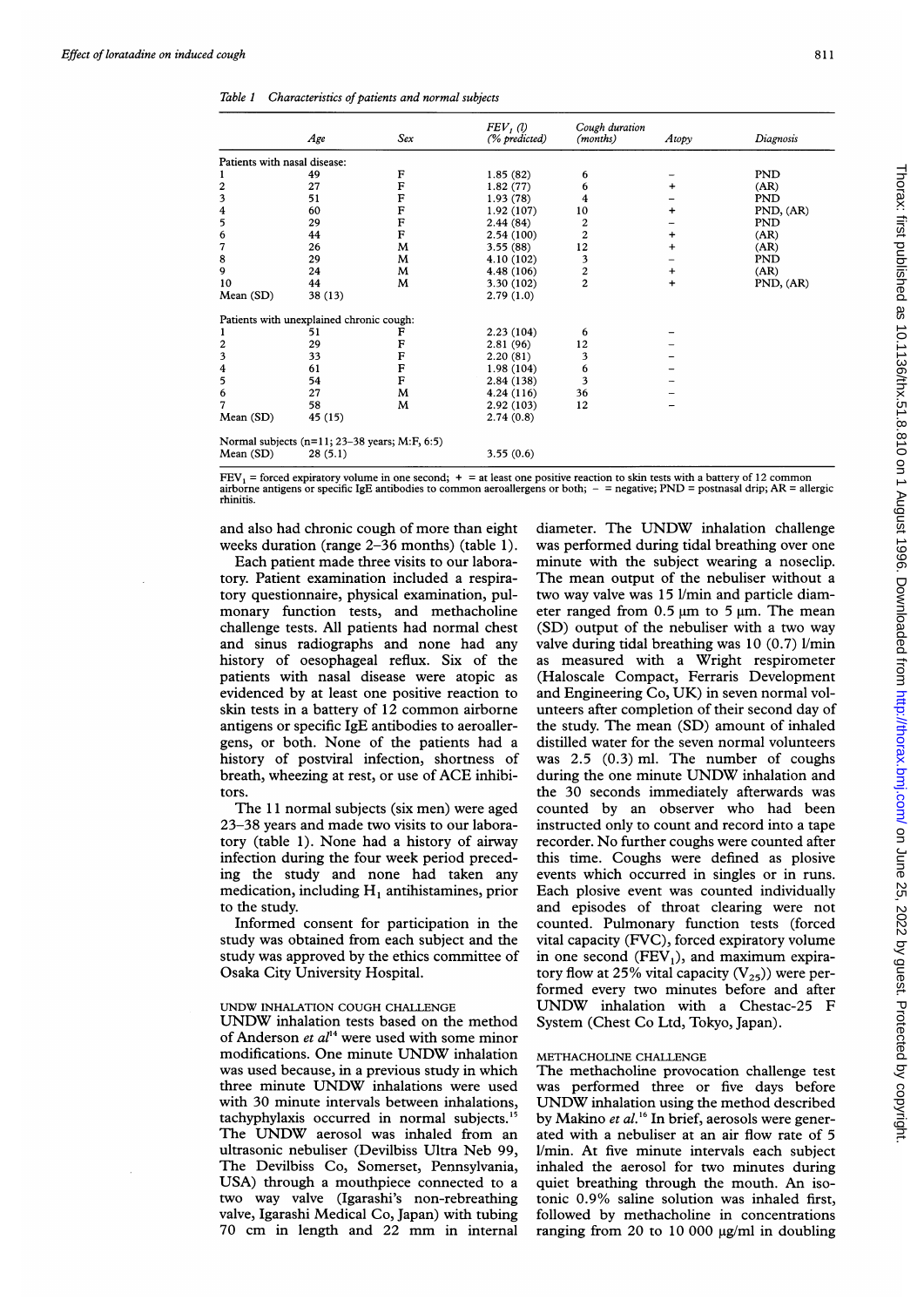increments. The FEV<sub>1</sub> was measured before and after inhalation of the saline solution and after each inhalation of methacholine. When the change in  $FEV<sub>1</sub>$  from the baseline after the inhalation of saline was 10% or less in all subjects, inhalation of methacholine was started. The test was continued until the FEV, had fallen by 20% or until the highest concentration of methacholine had been administered. The threshold was defined as the lowest concentration of methacholine that produced a 20% fall in  $\text{FEV}_1$  (PC<sub>20</sub>) which was calculated by linear interpolation between the last two data points on the dose-response curve or was expressed as  $10000 \mu g/ml$  if there had been no response.

STUDY DESIGN <sup>A</sup> randomised, double blind, crossover method was used. In the afternoon of the visit to the laboratory on day <sup>1</sup> each subject inhaled UNDW for one minute and the number of coughs during the inhalation and the 30 seconds following it were counted. One tablet of loratadine (10 mg, Schering-Plough, Osaka, Japan) or one tablet of an identical placebo (starch) were then administered in a randomised double blind fashion. One hour later one minute UNDW inhalation was repeated and the number of coughs was again counted. Intervals of one hour between UNDW inhalations were used because of the pharmacokinetics of loratadine.<sup>34</sup> The second day of the study was two days after day 1. Each subject inhaled UNDW for one minute and the number of coughs was counted. Placebo or loratadine were then administered, whichever had not been given on day 1. One hour later one minute UNDW inhalation was performed and the numbers of coughs were counted again.

## STATISTICAL ANALYSES

The results are expressed as mean (SD) but the numbers of coughs,  $FEV<sub>1</sub>$ , and  $V<sub>25</sub>$  values are expressed as mean (SE). Comparison of pretreatment UNDW challenges between days <sup>1</sup> and 2 was performed using a two tailed Student's  $t$  test. The repeatability of the pretreatment UNDW cough challenges was assessed using the method of Bland and Altman.'7 The mean number of coughs on days <sup>1</sup> and 2 was plotted against the difference between the means, both expressed on a logarithmic scale. Pretreatment differences in the number of coughs between groups were examined using the Mann-Whitney U test. Differences in the numbers of coughs from baseline to treatment were analysed using the Wilcoxon's rank sum test which compared intragroup differences. The Mann-Whitney U test was used to compare differences in the numbers of coughs from control to treatment between the different groups. Changes in recorded  $FEV_1$  and  $V_{25}$ were analysed using analysis of variance (ANOVA). Values of  $p \leq 0.05$  were taken to indicate statistical significance.

# Results

There was no significant difference in the number of coughs before treatment on days 1

and 2. The calculated coefficient of repeatability for the UNDW challenge was 0.21 (fig 1). Tachyphylaxis did not occur during the one minute UNDW inhalation in any of the patients or the normal subjects. The two groups of patients with chronic cough each had <sup>a</sup> significantly larger response to UNDW inhalation testing than did the normal subjects (fig 2). Neither placebo nor loratadine had any effect on the number of coughs in normal subjects and placebo had no effect in either of the patient groups. However, compared with placebo, loratadine significantly reduced the number of coughs in both patients with nasal disease  $(p = 0.005)$  and those with unexplained chronic cough  $(p \lt 0.05)$  (fig 3). There was no difference in the amount of cough reduction between the two groups of patients. Since there was no significant difference in  $FEV_1$  or  $V_{25}$  before and after UNDW inhalation or before and after oral administration of placebo or loratadine in either patients or normal subjects, loratadine had no acute effect on bronchodilation one hour after its oral administration. Patients exhibited no hyperresponsiveness on methacholine challenge tests.

### Discussion

0-4

The findings of this study show that, for non-asthmatic patients with chronic cough, the  $H<sub>1</sub>$  antihistamine loratadine, when given orally in a dose of 10 mg, significantly reduces cough induced by UNDW inhalation. This finding is important because it provides indirect evidence that, in at least some patients with chronic cough and a history of nasal diseases and some with unexplained chronic cough and no nasal disease, histamine release in response to a change in osmolarity of the airways contributes to the cough. Loratadine, when orally administered an hour before pulmonary function tests, had no acute bronchodilating effects in this study. It is clear that cough and bronchoconstrictor reflexes are mediated through different afferent neural pathways.7 18-20 However, it has been shown that the bronchodilating effect may be one of the reasons for inhibition of cough induced by UNDW inhalation in normal volunteers, in



Thorax: first published

9S



Figure 1 Repeatability of pretreatment number of coughs  $induced by UNDW$  inhalation in all subjects  $(n = 28)$ .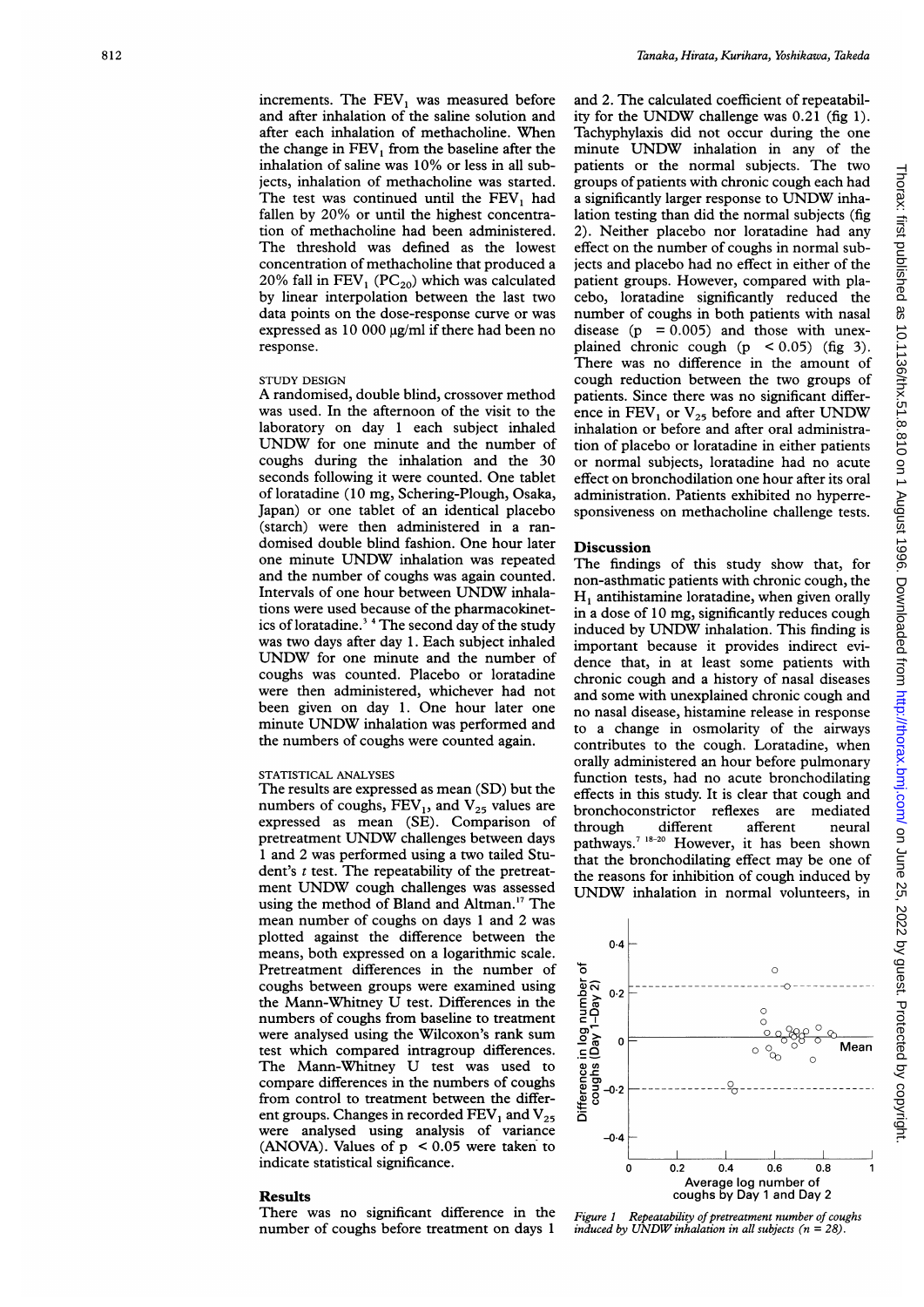patients with upper respiratory tract infections, and in those with asthma.'3 <sup>21</sup> <sup>22</sup> If coughing in the patient groups receives a contribution from heightened perception due to conductance changes,  $H_1$  antihistamines can decrease specific airways conductance, thereby increasing  $FEV<sub>1</sub>$  or  $V<sub>25</sub>$ . A previous study reported that both distilled water and hypertonic saline produced small increases in non-specific reactivity in non-asthmatic subjects and confirmed that substantial osmotic challenge does not change airway calibre.'2 Although the authors of that study used <sup>a</sup> larger amount of UNDW than in our study, in four subjects  $V_{25}$  was measured and had a plateau similar to that of specific airways conductance.<sup>12</sup> In our study  $\text{FEV}_1$  and  $V_{25}$  were not significantly changed in either the patients or the normal subjects. Our findings suggest that loratadine reduces the number of coughs induced by UNDW inhalation by an  $H<sub>1</sub>$  antihistamine effect rather than by an anticholinergic effect.

The patient groups had a significantly larger response to UNDW inhalation than did normal subjects which indicated that both patients with nasal disease and those with unexplained chronic cough had a higher



Figure 2 Comparison of pretreatment number of coughs<br>induced by UNDW inhalation in the three groups.

degree of cough sensitivity than normal subjects. In a study in which three minute UNDW inhalations with <sup>30</sup> minute intervals between inhalations were used, tachyphylaxis occurred in normal subjects.<sup>15</sup> No tachyphylaxis occurred in either patients or normal subjects in our study using one minute UNDW inhalation and 60 minute intervals between inhalations. These findings suggest that patients with chronic cough exhibit an abnormally excessive reaction to stimulation of cough receptors by UNDW inhalation.

 $H<sub>1</sub>$  antihistamines are known to be effective in the treatment of cough in patients with nasal disease.<sup>23</sup> In our study six patients had a history of allergic rhinitis but had no evidence of nasal discharge at the time of examination. Based on previous reports<sup> $1, 2, 24$ </sup> they should be diagnosed as having postnasal drip secondary to rhinitis. The cause of cough in patients with allergic rhinitis is unclear, but it is generally thought to be due to postnasal drip secondary to rhinitis. In these patients histamine release may be one of the reasons for chronic cough. Postnasal drip may cause mechanostimulation of pharyngeal or laryngeal receptors with normal sensitivity. Prominent nasal obstruction with mouth breathing and loss of nasal air conditioning may lead to chronic irritation with enhanced sensitivity of afferent cough nerves.<sup>25</sup> Further studies are required to identify the mechanism of chronic cough in patients with postnasal drip.

The finding that treatment of patients with unexplained chronic cough requires a longer period of time than treatment of those with nasal disease suggests that a difference exists between these two groups, but a large difference was not found in this study. Patients with unexplained chronic cough should be followed up whether or not they have asthma.

H, antihistamines inhibit the release of histamine and leukotrienes produced by eosinophils and mast cells.<sup>20-28</sup> Chronic cough in non-asthmatic patients has been shown to be associated with airway inflammation by the presence of eosinophils and metachromatic cells and epithelial damage.<sup>24 29</sup> The findings of this study show that, in non-asthmatic patients with chronic cough,  $H_1$  antihistamines significantly reduce coughing induced by UNDW inhalation without affecting  $FEV_1$  or  $V_{25}$ . We



Figure 3 Effect of oral administration of loratadine on the number of coughs induced by UNDW inhalation in (A) normal subjects, (B) patients with nasal disease, and (C) patients with unexplained chronic cough.